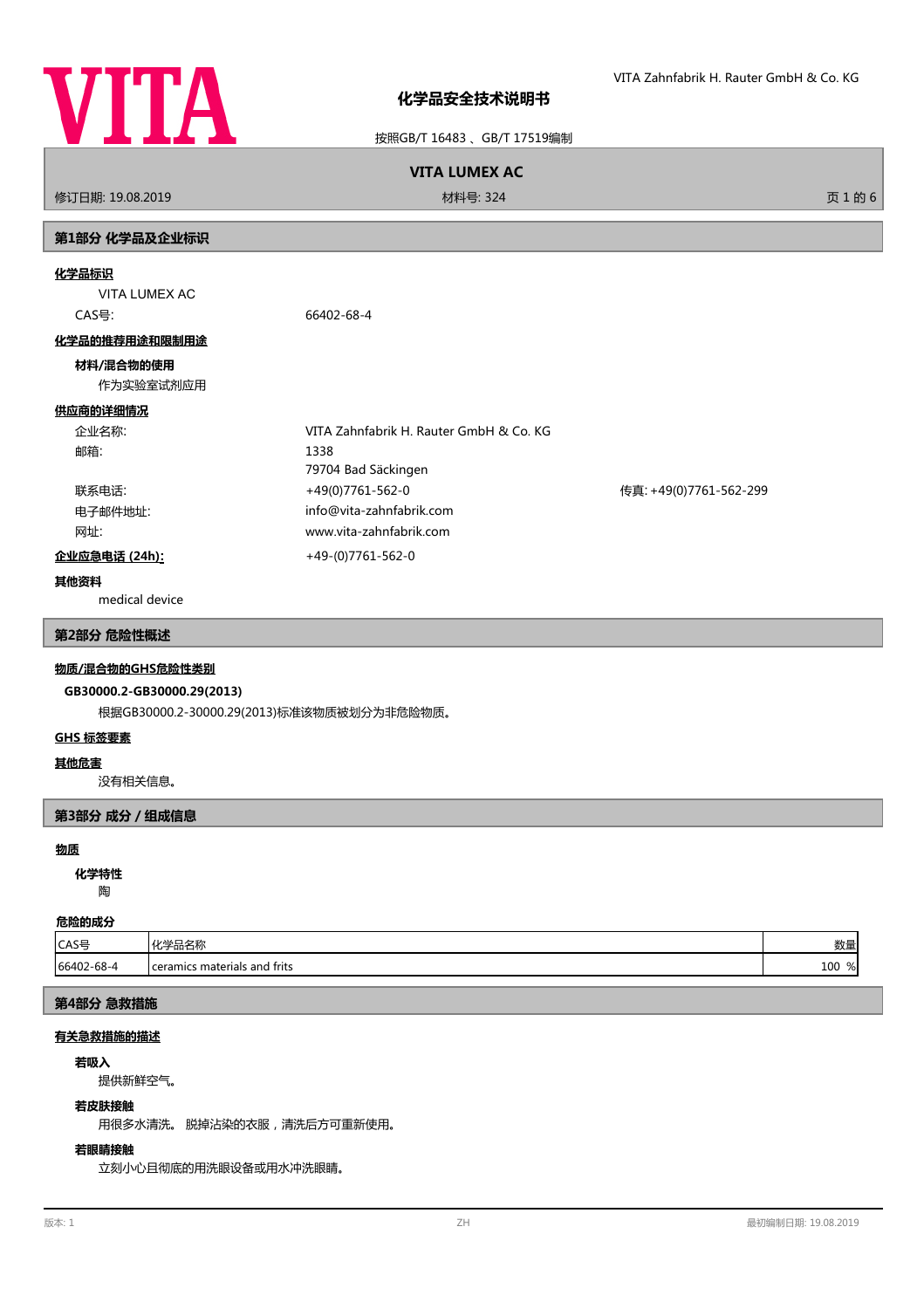#### 修订日期: 19.08.2019 材料号: 324 页 2 的 6

## **若食入**

立刻漱口,然后喝大量的水。

## **最重要的症状和健康影响**

没有相关信息。

## **对医生的特别提示**

症状处理。

## **第5部分 消防措施**

## **灭火介质**

**适合的灭火剂**

依照周边环境决定防火措施。

## **特别危险性**

不易燃 。

## **消防人员的特殊保护设备和防范措施**

火灾时: 使用不受周围空气影响的呼吸防护器。

## **其他资料**

分开收集受污染的灭火水。切勿使其流入排水管道或地表水域。

## **第6部分 泄漏应急处理**

#### **作业人员防护措施、防护装备和应急处置程序**

避免灰尘的形成。 勿吸入灰尘。

#### **环境保护措施**

勿使之进入地下水或水域。

## **泄漏化学品的收容、清除方法及所使用的处置材料**

机械式吸取 取出的材料根据清除那一章处理。

## **参照其他章节**

安全处理: 见 段 7 个人防护装备: 见 段 8 垃圾处理: 见 段 13

## **第7部分 操作处置与储存**

#### **操作注意事项**

**关于安全操作的提示**

不需要特别的预防措施。

# **关于防火、防爆的提示**

不需要特别的防火措施。

## **安全储存的条件,包括任何不兼容性**

容器密封好。 **对存放空间和容器的要求**

## **共同存放的提示**

不需要特别的预防措施。

**第8部分 接触控制和个体防护**

## **控制参数**

## **工程控制方法**

## **保护和卫生措施**

脱掉沾染的衣服。 休息前和工作结束时请洗手。 在工作场所不饮食、不抽烟、不擤鼻涕。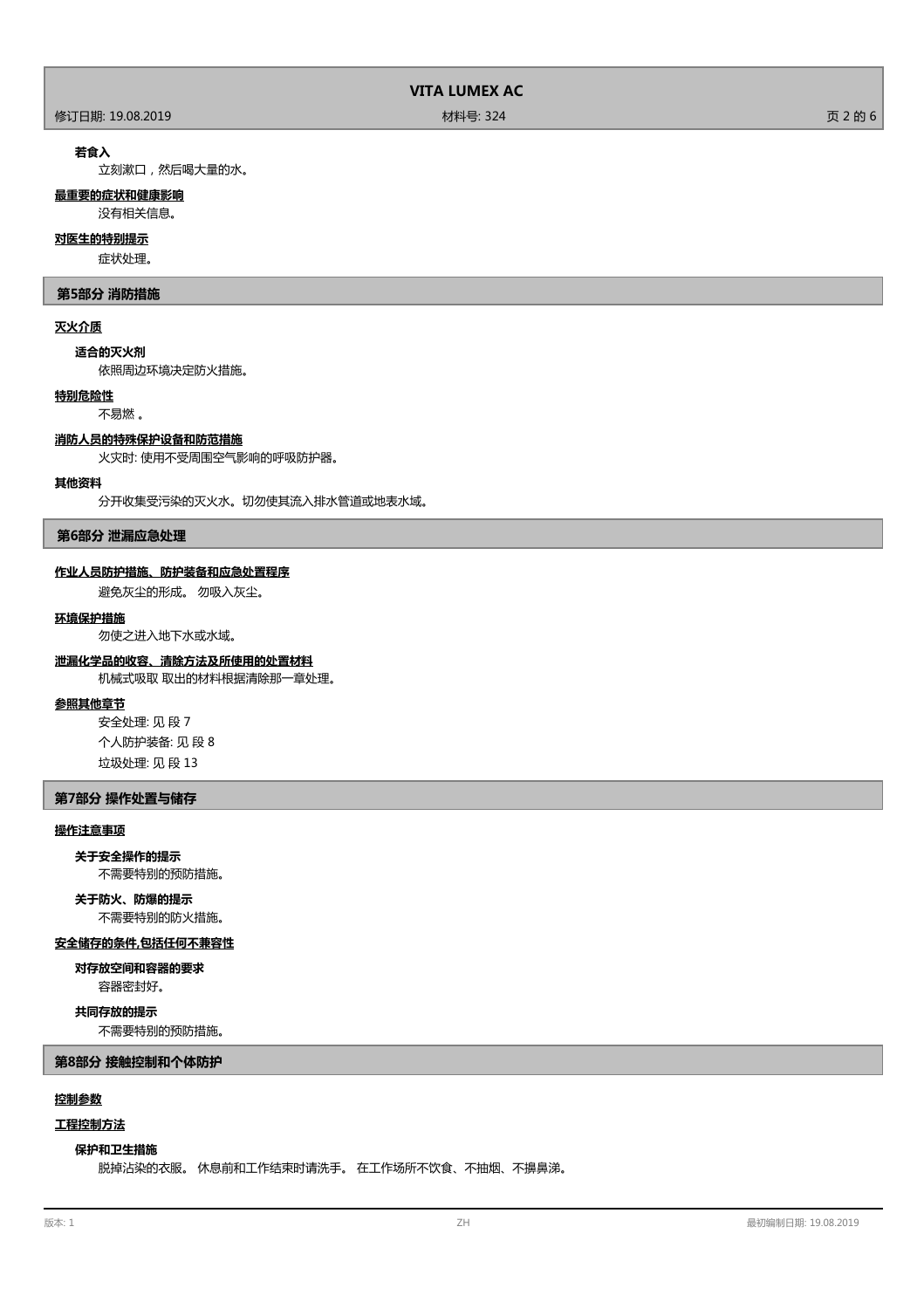#### **眼部/面部防护**

戴防护眼罩/戴防护面具。

## **手部防护**

处理化学工作材料时,只能戴带有CE认证标记含四位数检验号码的化学防护手套。 @0NBR (聚腈橡胶) 02.B008235 最好向手套制造厂家询问清楚以上所提特殊用途的手套之化学药品抵抗性。 推荐的手套品牌 KCL Dermatril P

## **皮肤和身体防护**

防护服的使用。

## **呼吸防护**

确保有足够的通风且在关键位置上设置点状的抽气设施。 工作场所的技术通风

## **第9部分 理化特性**

| 基本物理和化学性质信息        |                           |
|--------------------|---------------------------|
| 聚合状态:              | 固态                        |
| 颜色:                |                           |
| 气味:                | 无味                        |
| pH值:               | 没有界定                      |
| 物理状态变化             |                           |
| 熔点:                | 没有界定                      |
| 沸点/沸腾范围:           | X                         |
| 闪点:                | X                         |
| 易燃性                |                           |
| 固体:                | 没有界定                      |
| 气体:                | 不适用                       |
| 爆炸性特性              |                           |
| 本产品不: 有爆炸危险的。      |                           |
| 爆炸下限:              | 没有界定                      |
| 爆炸上限:              | 没有界定                      |
| 自燃温度               |                           |
| 固体:                | 没有界定                      |
| 气体:                | 不适用                       |
| 分解温度:              | 没有界定                      |
| 助燃特性<br>不助燃。       |                           |
| 蒸汽压力:              | $\le$ = 1100 hPa          |
| (在 50 °C)          |                           |
| 相对密度:              | 2,40000 g/cm <sup>3</sup> |
| 水溶性:               | 不                         |
| 在其它溶剂中的溶解度<br>没有界定 |                           |
| 辛醇/水分配系数:          | 没有界定                      |
| 相对蒸气密度:            | 没有界定                      |
| 蒸发速率:              | 没有界定                      |
| 其他资料或数据            |                           |
| 固体:                | 100,0%                    |
| 第10部分 稳定性和反应性      |                           |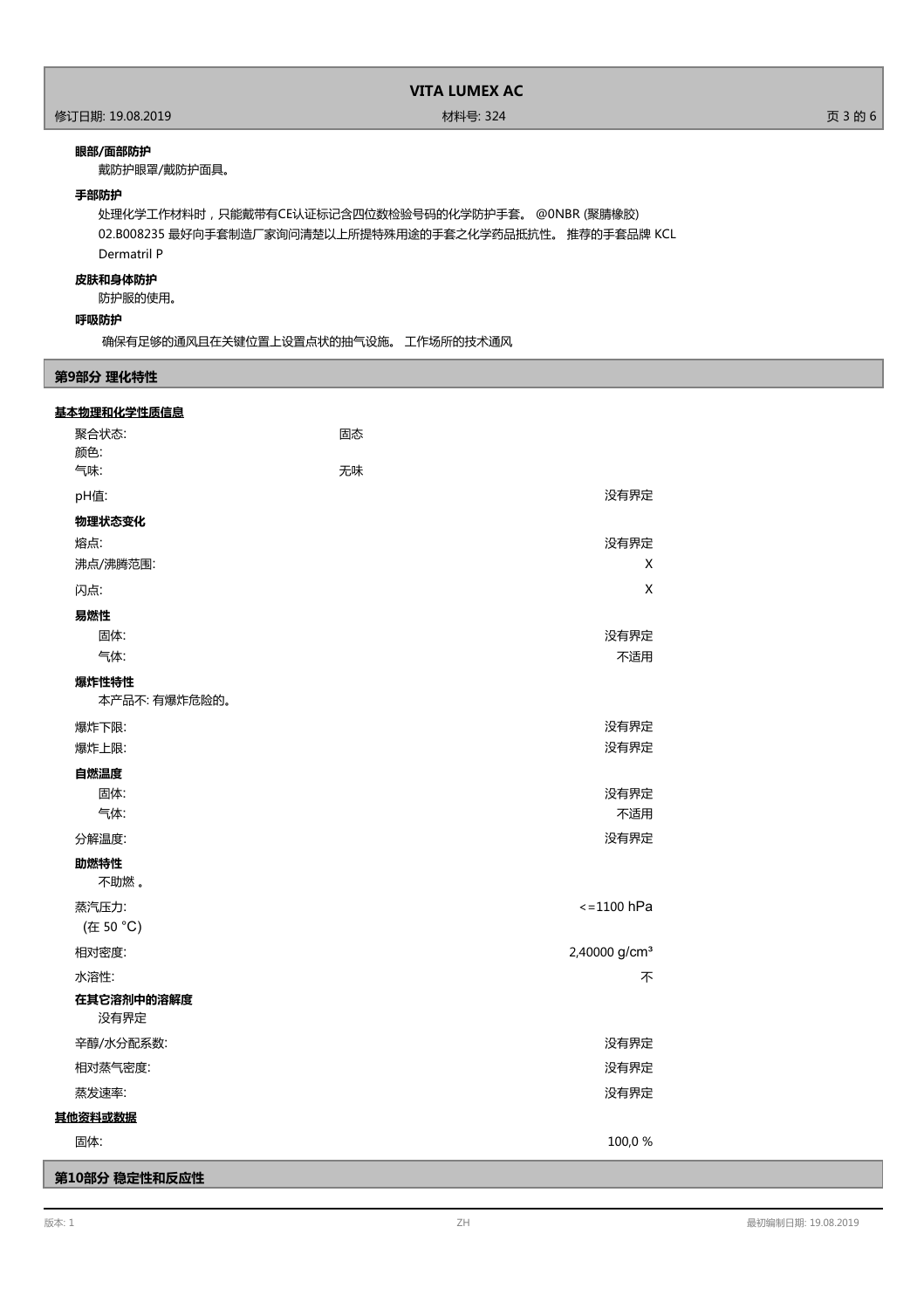修订日期: 19.08.2019 材料号: 324 页 4 的 6

#### **反应性**

当按规定处理和存储时无有害反应。

## **稳定性**

该产品在正常室温存储时是稳定。

#### **危险反应**

无已知的危险反应。

## **避免接触的条件**

没有/没有

## **禁配物**

没有相关信息。

## **危险的分解产物**

无已知的危险分解产物。

## **第11部分 毒理学信息**

#### **急性毒性**

## **急性毒性**

现有数据不符合分类标准。

#### **刺激和腐蚀**

现有数据不符合分类标准。

## **呼吸或皮肤过敏**

现有数据不符合分类标准。

## **致癌性、生殖细胞突变性、生殖毒性**

现有数据不符合分类标准。

## **特异性靶器官系统毒性 一次接触**

现有数据不符合分类标准。

## **特异性靶器官系统毒性 反复接触**

现有数据不符合分类标准。

## **肺内吸入异物的危险**

现有数据不符合分类标准。

#### **测试的补充说明**

根据 (EC) 1272/2008 [CLP] 规定该物质被划分为非危险物质。

#### **第12部分 生态学信息**

#### **生态毒性**

本产品不: 生态毒性。

## **持久性和降解性**

本产品未经检验。

## **生物富集或生物积累性**

本产品未经检验。

## **土壤中的迁移性**

本产品未经检验。

## **其他有害作用**

没有相关信息。

## **其他资料**

避免释放到环境中。

## **第13部分 废弃处置**

#### **废弃物处置方法**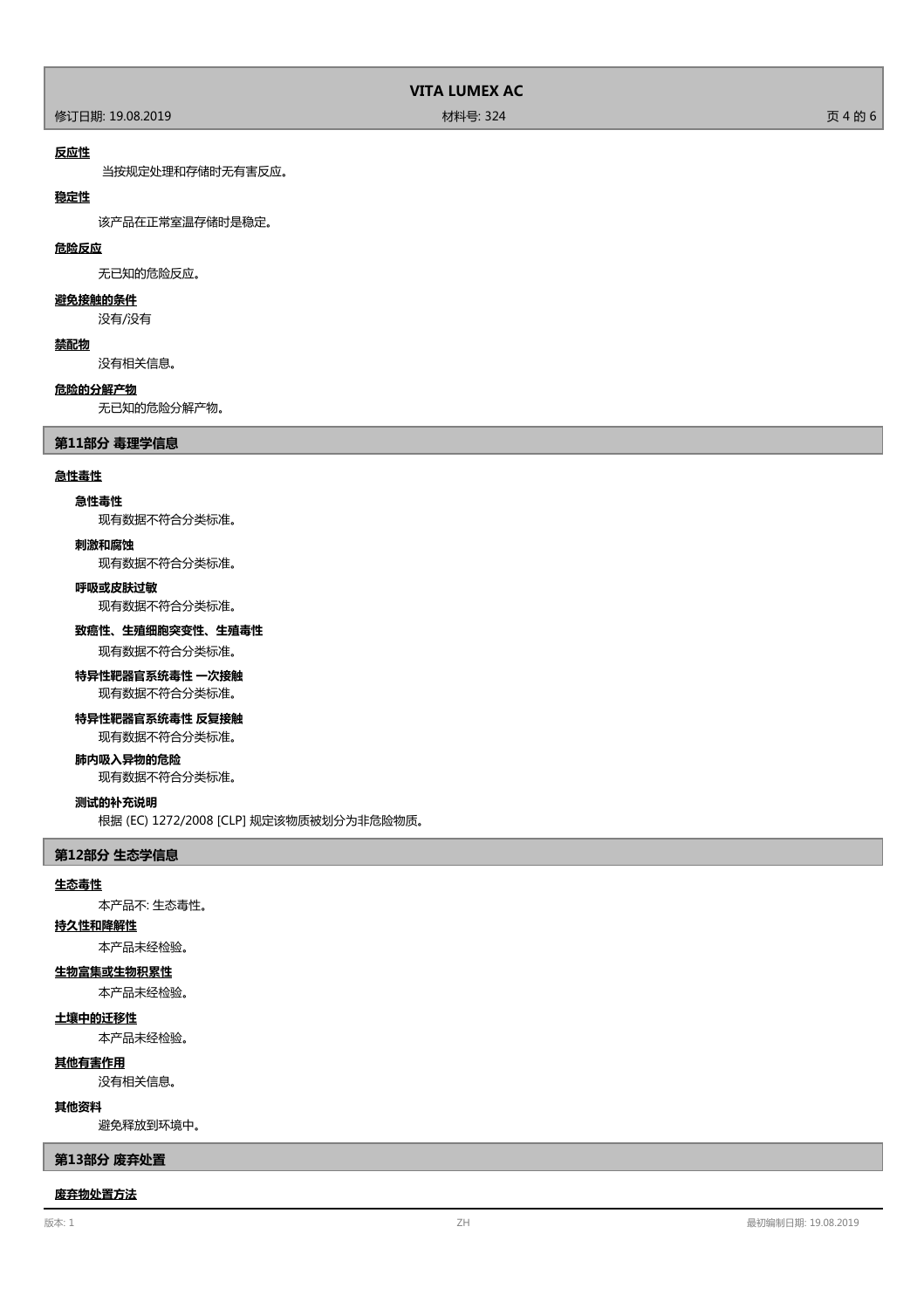## **VITA LUMEX AC**

修订日期: 19.08.2019 材料号: 324 页 5 的 6

#### **建议**

勿使之进入地下水或水域。 根据官署的规定处理废物。

## **受污染的容器和包装的处置方法**

用很多水清洗。 完全清空的包装材料可以回收再利用。

## **第14部分 运输信息**

| 海运 (IMDG)                                 |                  |  |
|-------------------------------------------|------------------|--|
| <u>UN号</u> :                              | 根据运输法规,未被分类为危险品。 |  |
| 联合国运输名称:                                  | 根据运输法规,未被分类为危险品。 |  |
| <u> 联合国危险性分类:</u>                         | 根据运输法规,未被分类为危险品。 |  |
| <u>包装类别:</u>                              | 根据运输法规,未被分类为危险品。 |  |
| 空运 (ICAO-TI/IATA-DGR)                     |                  |  |
| <u>UN号:</u>                               | 根据运输法规,未被分类为危险品。 |  |
| 联合国运输名称:                                  | 根据运输法规,未被分类为危险品。 |  |
| <u> 联合国危险性分类:</u>                         | 根据运输法规,未被分类为危险品。 |  |
| 包装类别:                                     | 根据运输法规,未被分类为危险品。 |  |
| 对环境的危害                                    |                  |  |
| 对环境有害的物质:                                 | 不                |  |
| 使用者特殊预防措施                                 |                  |  |
| 没有相关信息。                                   |                  |  |
| 大宗货物运输根据 MARPOL-公约 73/78 附录 II 和 IBC-Code |                  |  |

不适用

## **第15部分 法规信息**

## **化学品的安全、健康和环境条例**

**国家的规章**

## **第16部分 其他信息**

#### **缩略语和首字母缩写**

ADR: Accord européen sur le transport des marchandises dangereuses par Route (European Agreement concerning the International Carriage of Dangerous Goods by Road) IMDG: International Maritime Code for Dangerous Goods IATA: International Air Transport Association GHS: Globally Harmonized System of Classification and Labelling of Chemicals EINECS: European Inventory of Existing Commercial Chemical Substances ELINCS: European List of Notified Chemical Substances CAS: Chemical Abstracts Service LC50: Lethal concentration, 50% LD50: Lethal dose, 50% CLP: Classification, labelling and Packaging REACH: Registration, Evaluation and Authorization of Chemicals GHS: Globally Harmonised System of Classification, Labelling and Packaging of Chemicals UN: United Nations DNEL: Derived No Effect Level DMEL: Derived Minimal Effect Level PNEC: Predicted No Effect Concentration ATE: Acute toxicity estimate LL50: Lethal loading, 50%